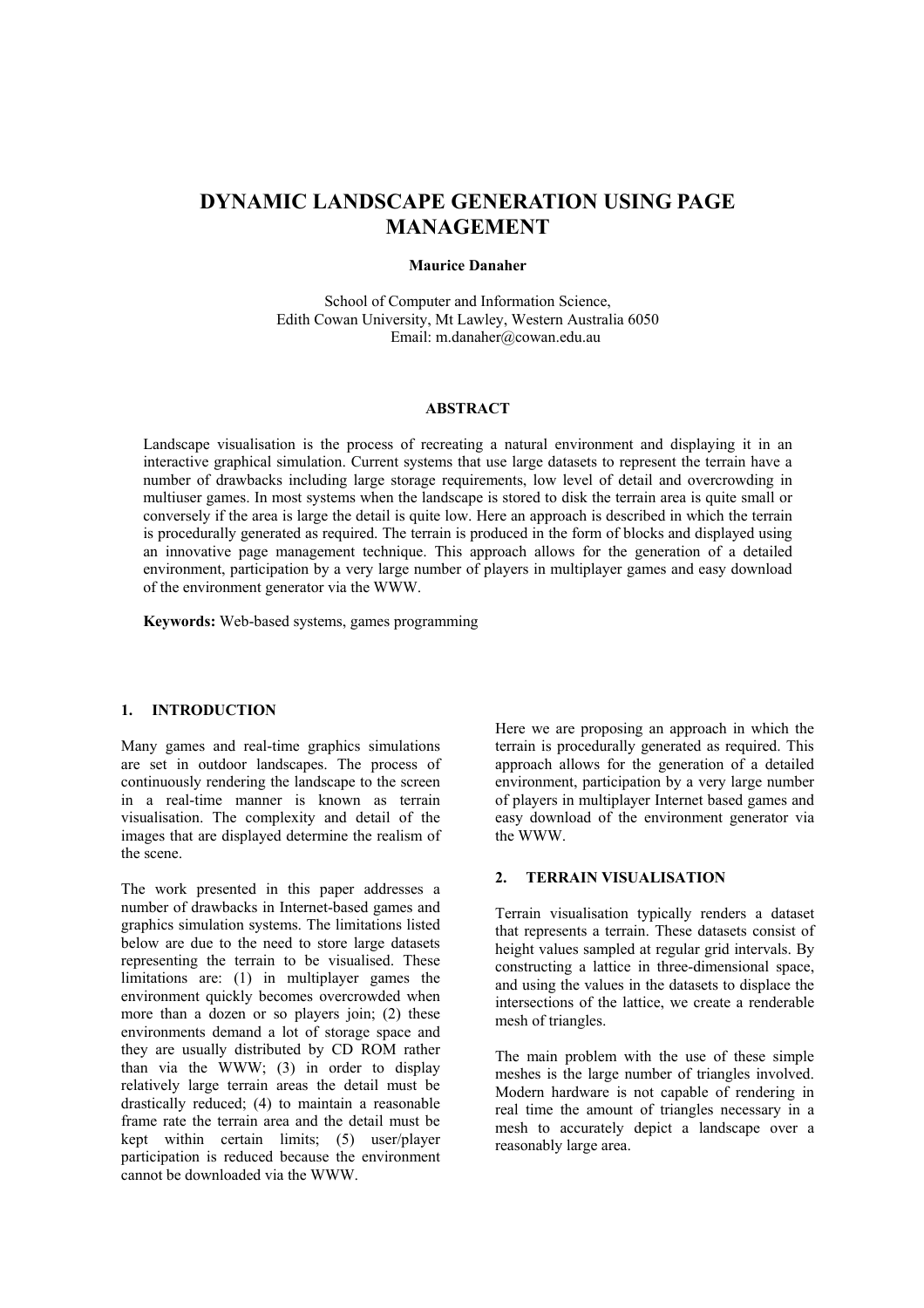Many present solutions to this problem involve rendering only objects that are close to the user's position and using a fog effect to hide the missing detail. Another common solution is to decrease the resolution at which the terrain is sampled and hence the resolution of the lattice used for the rendered triangle mesh. This results in fewer but larger triangles. The terrain in this case is visible for a great distance but severely lacking in detail.

Viewed at or near ground level most of the triangles in these meshes are distant from the user. After perspective viewing is applied to the image these distant triangles will only occupy a few pixels on the screen. Lindstrom et al [Linds96a, Linds98b] developed techniques for creating meshes that involved different triangle sizes. These meshes use smaller triangles near the user's viewpoint where detail is important, and larger triangles at areas distant from the user. By using different meshes at different viewpoints a user could explore a terrain richer in detail and larger in size. These meshes are referred to as continuous level of detail meshes, abbreviated to CLOD, or more commonly, LOD meshes.

This method was not without some problems though. The major problem occurs as the user approaches large triangles in the distance. These triangles are spilt into multiple triangles and the user can see the sudden increase in detail. That is, details in the terrain would suddenly appear when a user got close enough. This is known as *popping*. Rottger et al [Rottg98] devised a geomorphing algorithm that alleviated the effects of popping. This algorithm worked by detecting sharp changes in the terrain and using more detail to define these areas when viewed from a distance.

These techniques discussed so far bring us to the forefront of work in the field to date. The bulk of the research being currently conducted is focused on providing higher levels of detail. Though this has resulted in better quality images, there still remains the problem of using larger terrains. During the last five years there has been little progress in relation to increasing the size of terrains used in simulations. The increase in terrain sizes is due mainly to the increase in storage space provided by storage devices.

Currently terrain size is dependent on the storage limitations of the computer on which the simulation runs. Often the dataset for a detailed landscape of fair size may run into hundreds of megabytes. For extremely large datasets used in detailed simulations of entire planets the storage space is measured in gigabytes. Typically solutions to storage problems involve extrapolation or prediction of extra detail not stored in the dataset.

Some novel approaches attempt compression of the dataset [Savch00]. These approaches have not proved to be very effective however.

# **3. PAGE MANAGEMENT APPROACH**

Our solution is based on the assumption that the terrain to be visualised is a terrain of fantasy, one that does not exist in real life. The solution involves the creation of a viewing system that procedurally generates all the graphics that are to be displayed in real time. The terrain is created only around the user's position.

To maintain a terrain around a user's position we create the terrain in small blocks. These blocks join together to form the terrain the user sees. We will refer to these blocks as terrain pages. We then use a page management approach to display these blocks as required. The advantage of this paging approach is that as the user travels across the landscape new pages can be created and added. This is considerably faster than reproducing the entire scene around the users point of view.

Our work involves developing and implementing methods for (1) creating the terrain blocks and (2) performing the page management. The terrain blocks are created from height field data and level of detail (LOD) algorithms. The page management system is based on a spherical page wrapping approach.

Height field data is used to specify the height of the landscape at regular intervals. This height field data is commonly derived from satellite photographs. The photograph is grey scaled according to height, and the grey scale picture is stored as an array. The distance value is determined by dividing the distance covered by the photograph by the number of pixels used in the image. The landscape is generated as a mesh of triangular polygons based on this height field data.

The goal of a LOD algorithm is to simplify the landscape mesh in appropriate places so as to reduce the number of triangles used while maintaining the quality of the scene as much as possible. The major task is to select which areas of a terrain are going to be optimised and how much optimisation is going to be applied to those parts of the terrain.

Our LOD algorithm is based on an adaptive quadtree refinement algorithm [Wrigh00]. This recursive algorithm utilises a data structure that stores a square that is optionally made up of four other squares which in turn are optionally made up of four other squares.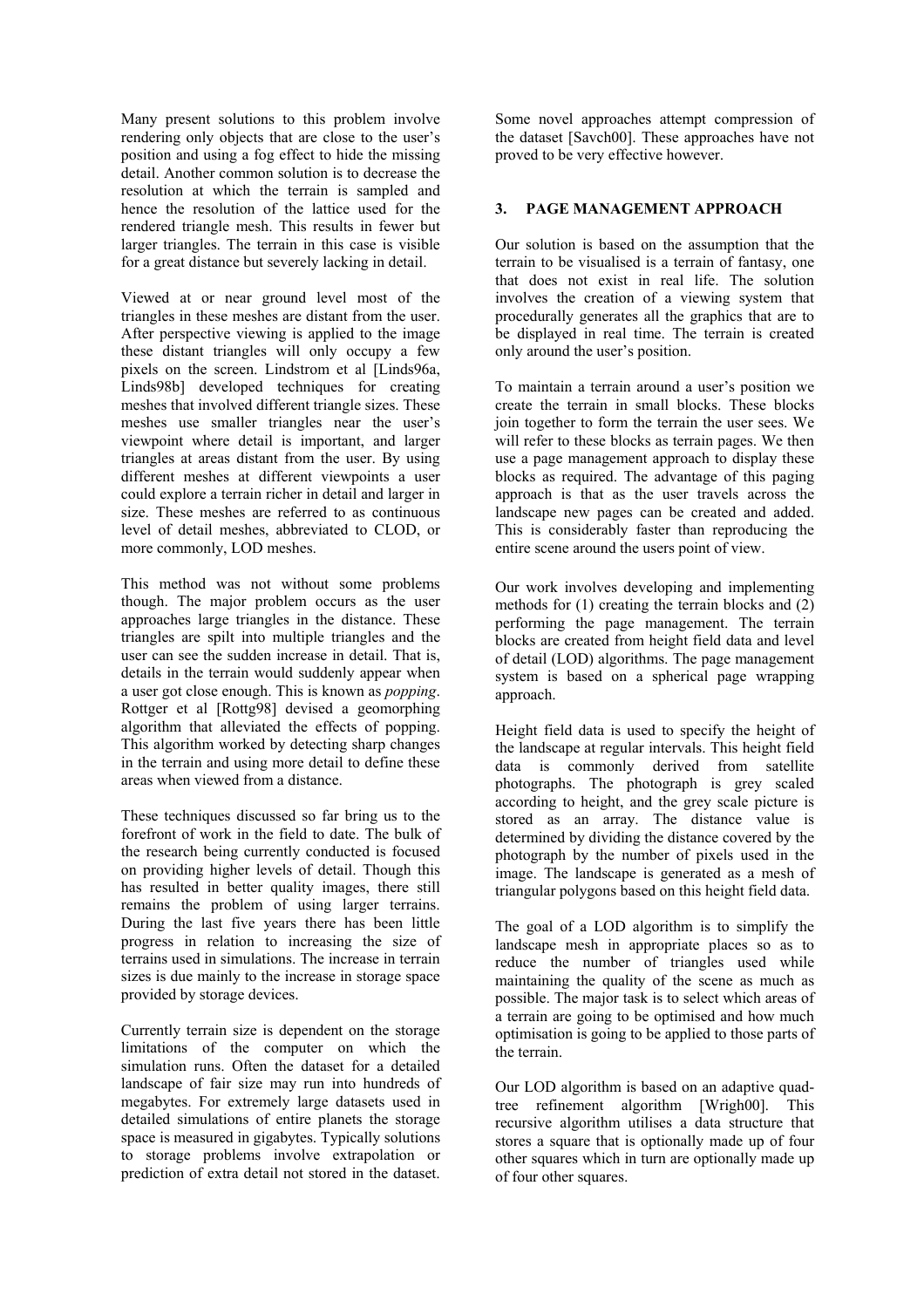Figure 1 shows two images that were generated with this algorithm. The left image demonstrates detail reduction and the right image is a level-ofdetail terrain visible in real-time.

We have named our approach to page management *the spherical offset method*. This novel approach is very efficient and produces very good results. We use the term *map* when referring to the entire landscape and *submap* when referring to that part of the map that represents the user's visual vicinity. The LOD algorithm operates directly on the submap and the terrain is produced as a collection of tessellating pages. As the user moves a distance equivalent to one page the submap is adjusted around the user's position. New pages are created as the user comes within viewing distance of them, and, pages are removed as the user moves away from them.

This method is fundamentally different to existing page management techniques. In existing methods a user would remain centred in the submap with the pages changing. Here the user moves across the submap. For example, a user travelling in a straight line will move through different pages in the submap. When a user encounters the edge of the submap they will reappear on the other side of the submap. An example of a user moving to the right is shown in Figure 2. As the user moves from square 5 to square 6 new pages are loaded into 1, 4 and 7. The user can always see one page ahead. As the user moves off square 6 he/she moves onto square 4 which is displayed in front, i.e. the view has wrapped around to the other side of the submap. It should be noted that the user does not experience any discontinuity in viewing as he/she can at all times see one page ahead.

This method is far more efficient than existing techniques as far fewer pages are processed when the submap is updated. In figure 2 when a user moves one page to the right three new pages overwrite three old pages. In traditional page management techniques the same process involves creating three new pages and moving six existing pages.

The terrain pages for any particular part of the landscape are created in an identical manner every time that area is revisited. This is achieved by using the same seed values when generating the mesh for a particular page. It is the efficient page management and the easy integration with the other components of a terrain simulation that make this approach to terrain visualisation highly desirable.

### **4. CONCLUSION**

Here we have presented a method for producing a graphical simulation in which the virtual environment is continuously produced without the need for a large terrain dataset. At all times the environment is procedurally generated in correlation with other users.

This technology allows for graphically intensive Internet-based games and virtual environments to be downloaded easily. The approximate download size is 1-2 Mbytes as opposed to current systems which can be in the order of many hundreds of Mbytes. This easy distribution of the virtual environment encourages user participation.

The constrained size of current environments limits the number of participants in multiuser games. Simulations using our methodology can be very large in size and allow thousands of players to participate without overcrowding.

# **5. REFERENCES**

- [Linds96a] Lindstrom et al., Real Time Continuous Level of Detail Rendering of Height Fields, *Proceedings of SIGGRAPH*, pp109-118, 1996.
- [Linde98b] Lindstrom, P and Turk, G., Fast and Memory Efficient Polygonal Simplification, *IEEE Visualization*, pp 279-286, 1998.
- [Rottg98] Rottger et al., Real-Time Generation of Continuous Levels of Detail for Height Fields, *Proceedings of SIGGRAPH*, 1998.
- [Savch00] Savchenko, S. *3D Graphics Programming Games and Beyond. Indianapolis*: Sams Publishing, 2000.
- [Wrigh00] Wright T., Continuous LOD Terrain Meshing Using Quadtrees. *Proceedings of SIGGRAPH*, 2000.